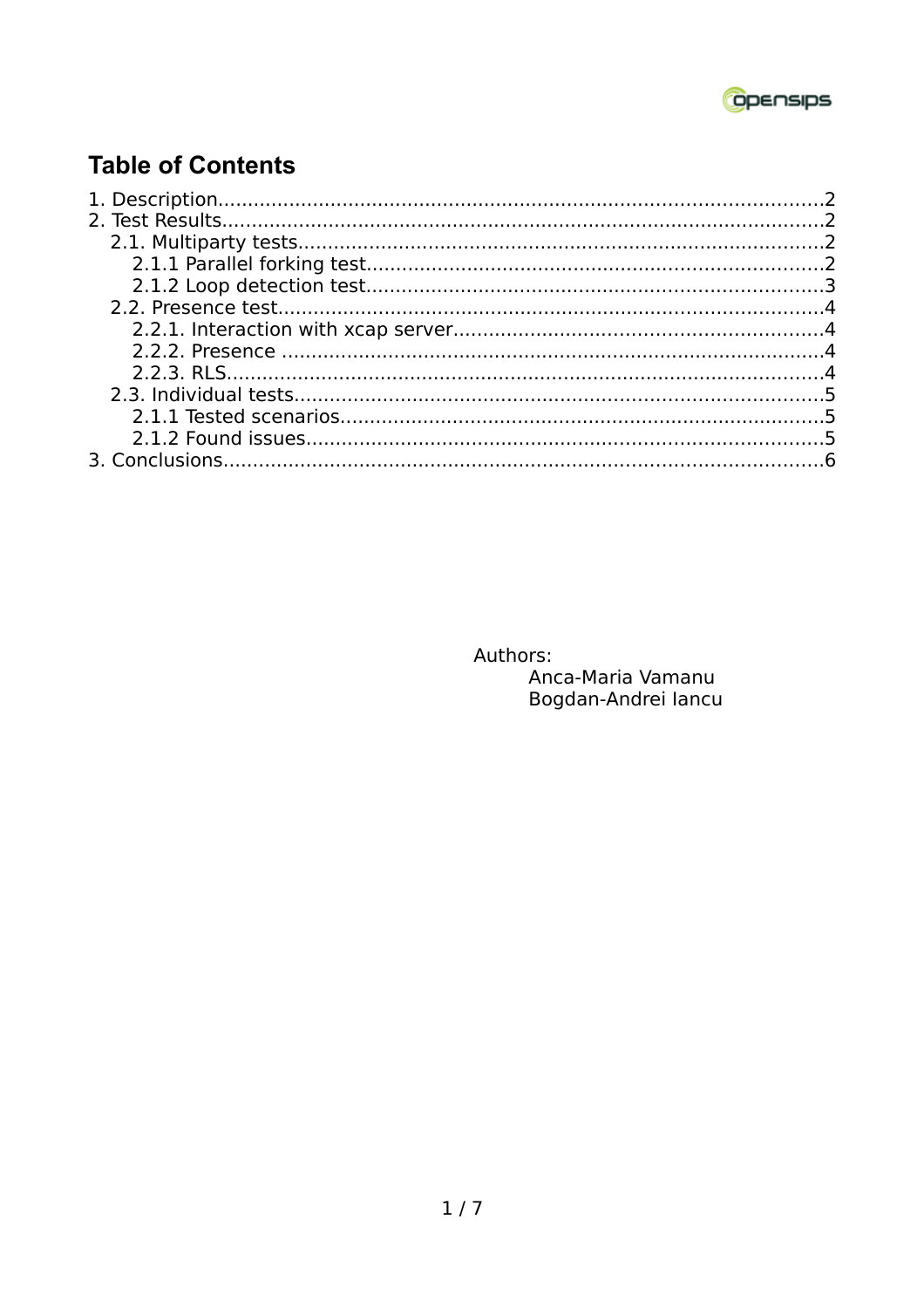

## **1. Description**

For the first time OpenSIPS/OpenSER participates to SIPit – SIP interoperability event, 13-17 October 2008, in Lannion, France.

The main goal was to test the implementations (code and specs) of a lot of features that were added across the years but never tested against other SIP implementation – a feature is not only good to have, but better good to work!

The tests focused on several hot topics like server discovery (SRV/NAPTR), Presence and transport protocols (UDP/TCP/TLS/SCTP).

### **2. Test Results**

#### *2.1. Multiparty tests*

#### **2.1.1 Parallel forking test**

Parallel forking tree - 3 level of proxies with up to 3 branches from each proxy.

Participants – 4 proxies(including OpenSIPS)

Participants – 7 UACs

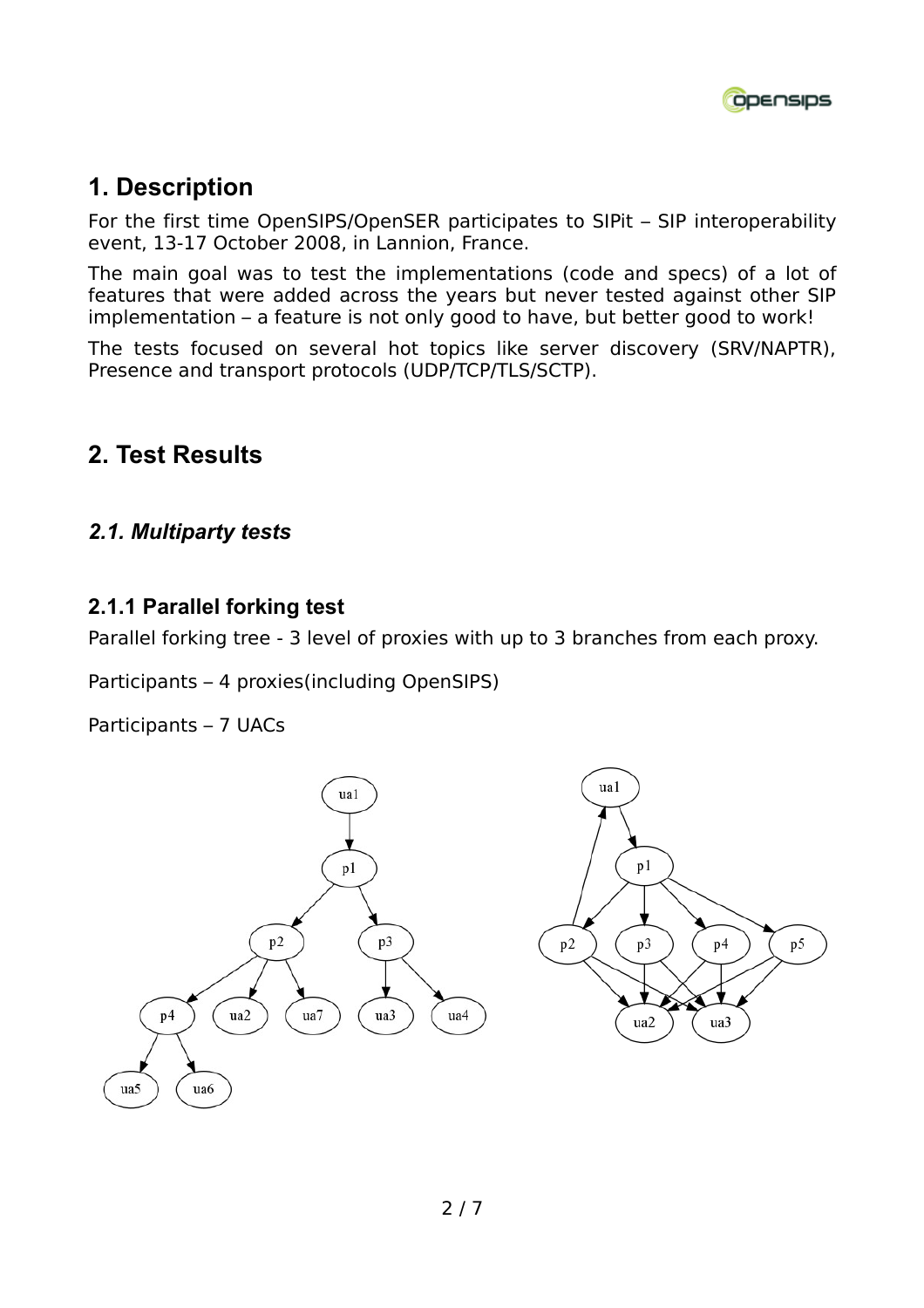

Test scenarios:

- placing a call through all the tree -> all UAC devices must ring and UAS to get ringing indication
- after placing a call, generate timout in different points (levels) of the tree -> proxy canceling and timeout replies
- after placing a call, the UAS cancels the call -> cancel propagation through all the tree
- placing a call and call pick up (from different UAC)
- placing a call and multiple 200 OK (pick ups) from different UACs
- transport changing (UDP->TCP) in different nodes; forking with multiple protocols

Results:

- there were no issues identified with OpenSIPS implementation. All scenarios were successfully passed.
- $\bullet$  Interoperability during CANCEL tests, the 487 INVITE reply from a client was not matching the transaction, so no ACK was generated – still to investigate the trace to locate the problem.

Remarks:

- $\bullet$  T1 timer is constant RFC 3261 does not allow to be changed
- RFC 4320 / RFC 4321 SIP's Non-INVITE Transaction do not generate 408 if timeout.
- In stateful mode, if a 200 OK does not match a transaction -> drop it
- in stateful mode, if an ACK without RR does not match a transaction -> drop it

### **2.1.2 Loop detection test**

Looping a call through a circular chain of servers.

Participants – 4 proxies (including OpenSIPS).

Participants – 3 proxies (we need only chain end points)

Test scenarios:

- inject the call in the proxy circle loop detection based on Max-Forward header
- inject the call in the proxy circle loop detection based on draft-ietf-sipfork-loop-fix-07

Results:

- OpenSIPS/OpenSER does not implements draft-ietf-sip-fork-loop-fix-07
- minor issues with Max Forward processing for non-Invite requests (see remarks below).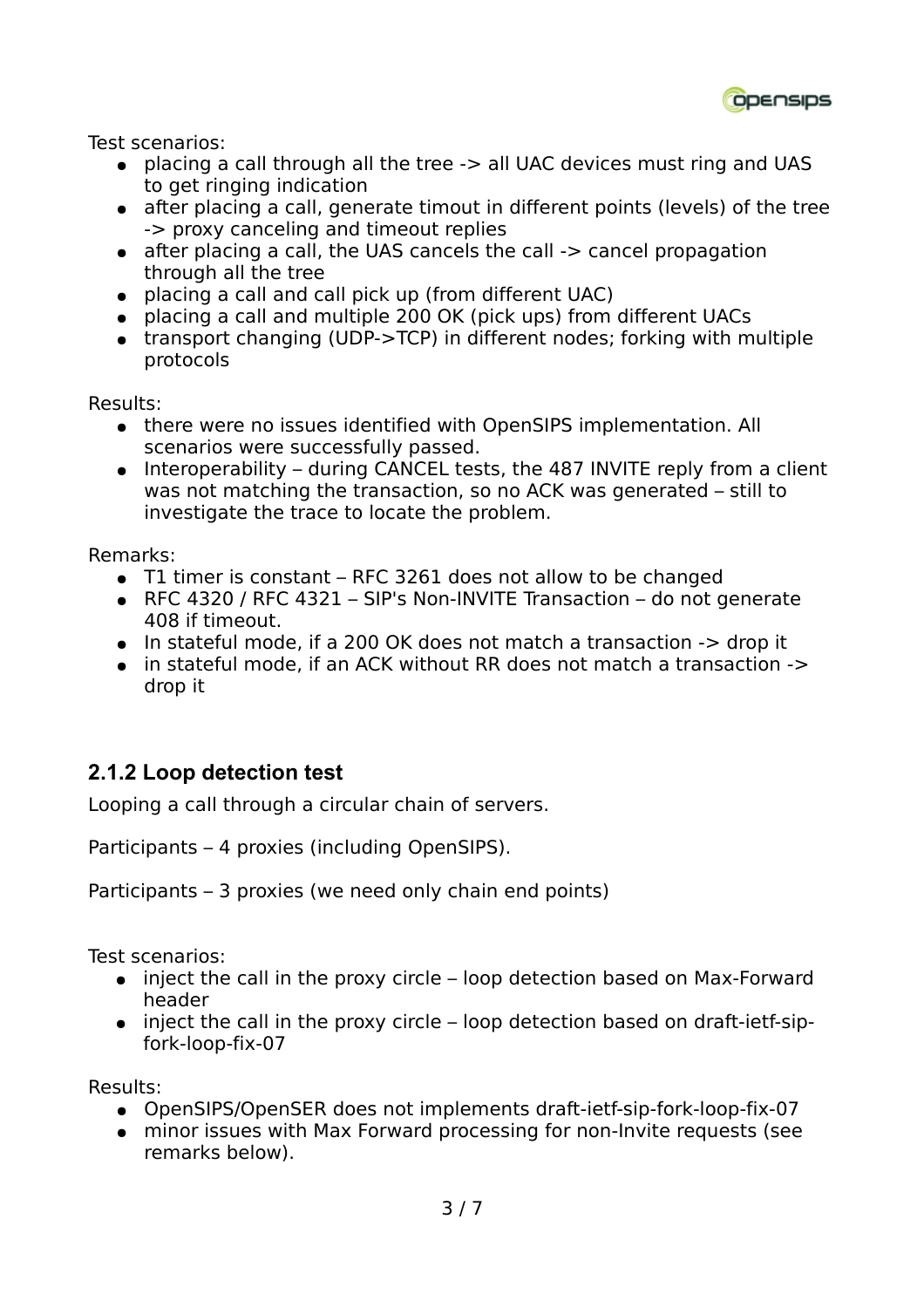

Remarks:

● if the requests targets the proxy (no username part, like in OPTIONS), a Max-Forward 0 should not trigger Too Many Hops!

#### *2.2. Presence test*

#### **2.2.1. Interaction with xcap server**

Testing scenarios:

 $\circ$  OpenXCAP 1.0.4 : integrated xcap server mode

 $\circ$  non integrated server – HTTP queries (without authorization support). The tests were successful and no problem found.

#### **2.2.2. Presence**

Testing scenarios:

- $\circ$  presence with privacy rules using XCAP server
- $\circ$  basic Subscribe/Notify without privacy rules

The tests were successful, and no functional problem was noticed. However, the logs revealed three small bugs which will be fixed in the near future:

- missing of a Notify for winfo when a user changes the presence privacy rules document
- Notify for winfo body will have the same id for records of subscriptions coming from the same uri
- sending Notifies for presence on callback for Notify for presence; winfo caused multiple Notifies being sent when more subscriptions for winfo exist.

### **2.2.3. RLS**

Testing partner:

**AG Projects** - SIP SIMPLE test client

Since RLS was not really tested as there was not a known client supporting it (but was modeled after an old version of Eyebeam that had this feature) , this part revealed some inadequates with the standard and some mis functionalities:

● using rls-services document to get list components, instead of resourcelist document that was used before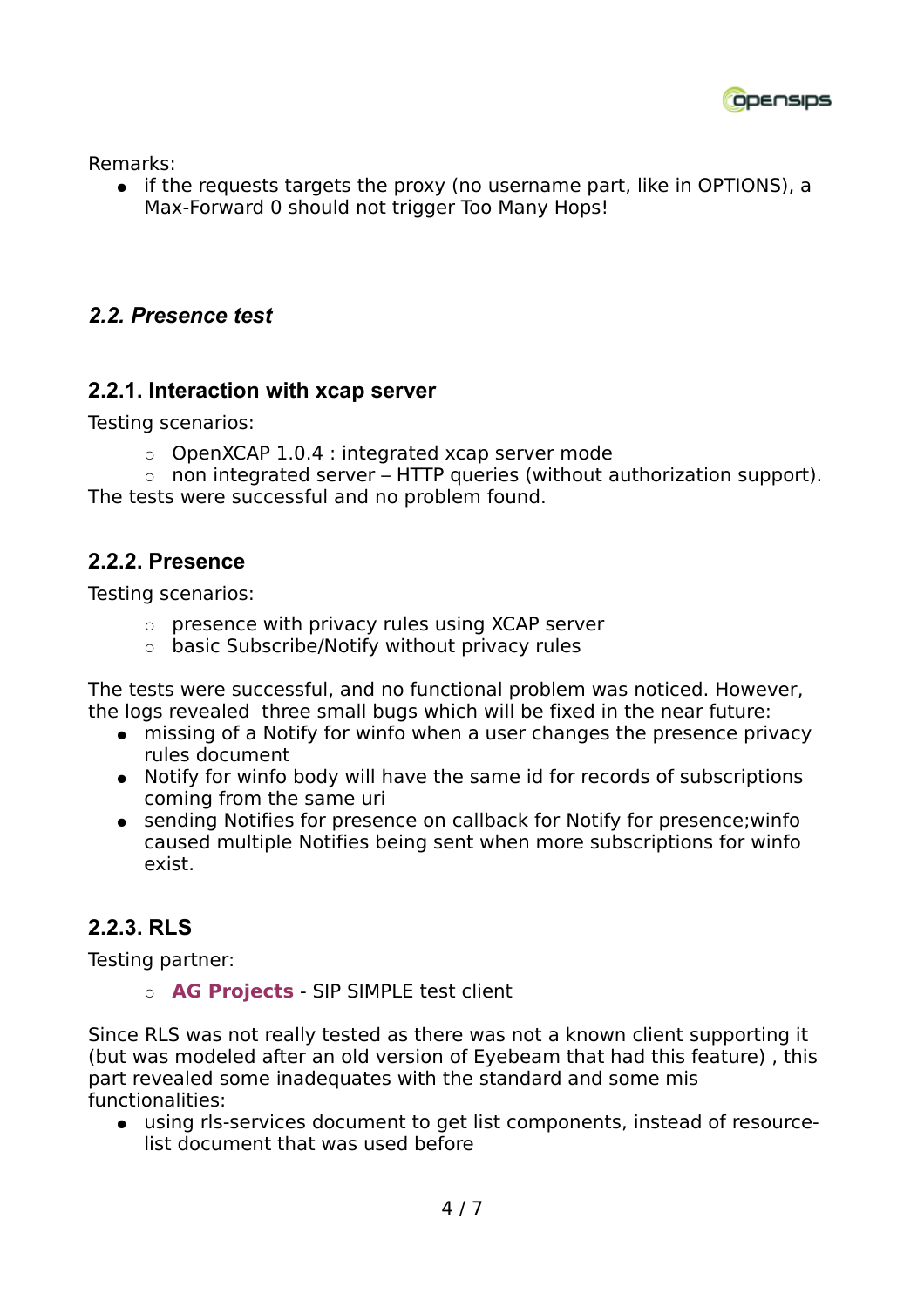ODENSIDS

- consider document names as valid per user and not globally accessible
- sending 2000K after sending Subscriptions to the contacts in the list causes retransmissions to occur

RLS is still work in progress and we are glad there is a client that we can test our server with. We will be doing some more testing and fixing in this part in the near future.

#### *2.3. Individual tests*

#### **2.1.1 Tested scenarios**

UAC devices:

- registration / unregistration
- authentication (registration and calling)
- NAPTR / SRV server discovery
- UDP / TCP / TLS
- proxy changing the protocol
- Record Routing
- FROM changing
- changing SDP (forcing RTPproxy) and re-INVITEs
- 100rel (Require header)
- multi SDP offer during parallel forking (183 Early Media and 200 OK).

UAS devices:

- NAPTR / SRV server discovery
- UDP / TCP / TLS
- proxy changing the protocol
- Record Routing
- FROM changing

#### **2.1.2 Found issues**

Remarks:

- maybe OPTIONS (server target) in OSIPS should be done automatically (also the capabilities to be automatically discovered)
- SIPS support it looks like there is a problem in the SIPS implementation in OSIPS – consulting Robert Sparks on the matter, here is correct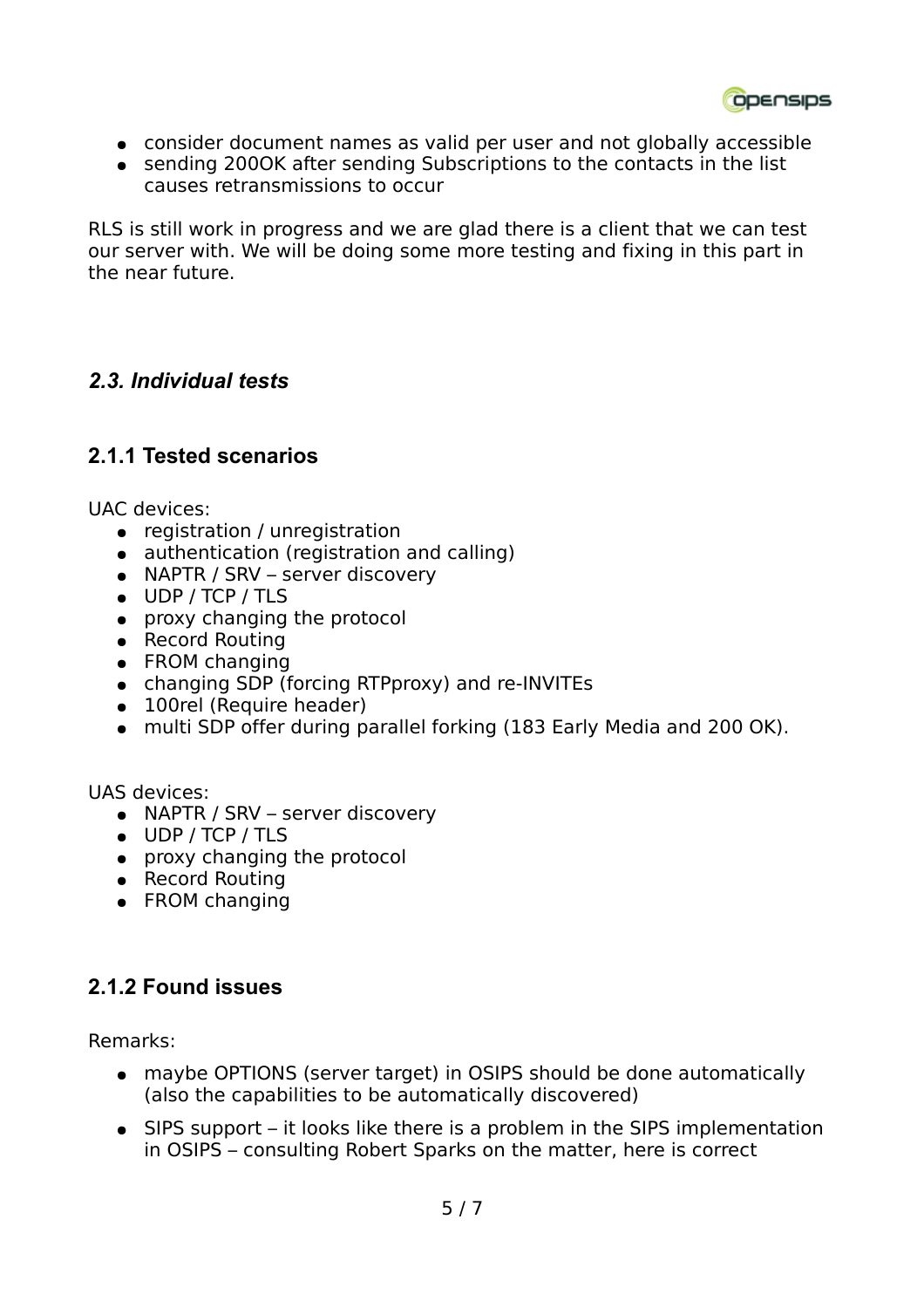behavior: SIPS scheme must not be overwritten with any other scheme disregarding the number of hops or the local policy. SIPS must be preserved by all SIP entities and TLS used for delivering the calls. OSIPS does not implement any mechanism to ensure the SIPS preservation.

- OSIPS to investigate sip:name;transport=tls -> does the SIP resolver returns the 5061 port (as it should), if no SRV is available ?
- SCTP kernel problems on linux Kernel Panic when receiving a SCTP connection – to investigate the interoperability of the SCTP stacks in linux and BSD.
- OSIPS even if the registered contact was not correct as it was registered via TCP without "transport" param, OSIPS was storing the TCP interface, but still using UDP to deliver the call – To fix – if the URI contains no explicit transport information, shouldn't the forced socket dictate the transport to be used?
- $\bullet$  OSIPS to investigate double routing the 200 OK ACK failed to switch protocol from UDP to TCP.

# **3. Conclusions**

The multiparty and individual tests showed a SIP world with a more robust implementations (UACs and proxies) – registration, transaction processing, authentication, call routing (RR and Route) are no longer an issue.

At transport level, TLS is already commonly supported (implemented and interops) by almost all SIP entities (phones and proxies) – this open the perspective of large scale usage of SIPS scheme – at this point, indeed, there is room left for more work – OpenSIPS/OpenSER and other implementation still have issues in properly implementing SIPS scheme.

SCTP is the hot topic when comes to transport – several SIP implementation already have SCTP, but unfortunately, the high dependency to the OS makes things complicated. Observed by our team and by the iptel/tekelec team (SER), the linux kernel implementation for SCTP still has some issues with the SCTP stack from other OSs...

A good progress was noticed at the DNS level – server discovery based on NAPTR/SRV lookups – almost all implementation supports NAPTR/SRV and most of them are doing lookup each time when a request is sent out (opposite to a single lookup at startup time).

For presence, looking at the number of implementations (server and client) and at the interoperability issues, it is true to say that presence is still in the early stage. From this point of view, this SIPIT was a excellent opportunity to align to specs and to strengths the OpenSIPS presence implementation. Huge progress